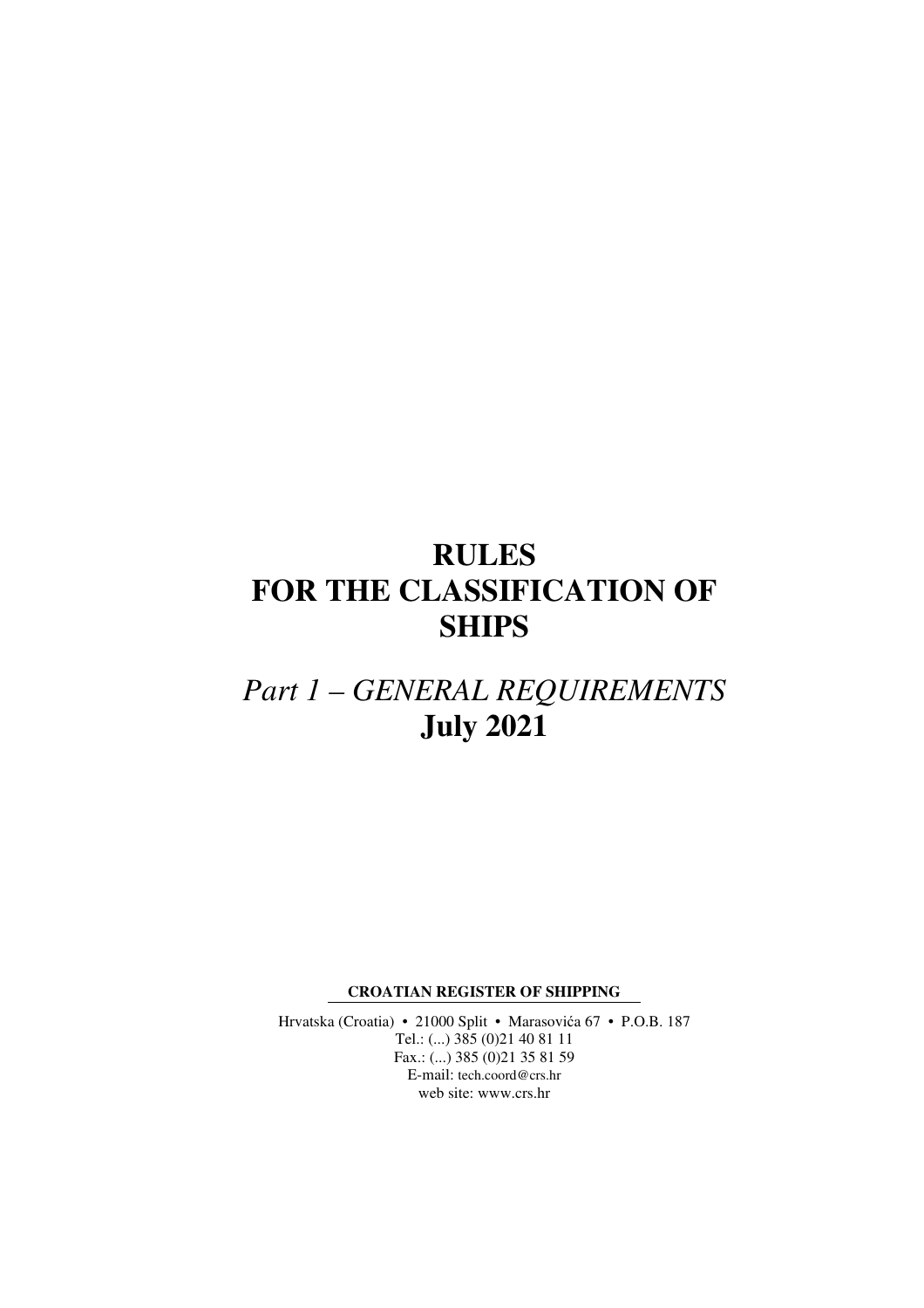By the decision of the General Committee of Croatian Register of Shipping,

## **RULES FOR THE CLASSIFICATION OF SHIPS**  Part 1 – GENERAL REQUIREMENTS

have been adopted on 28th June 2021 and shall enter into force on 1st July 2021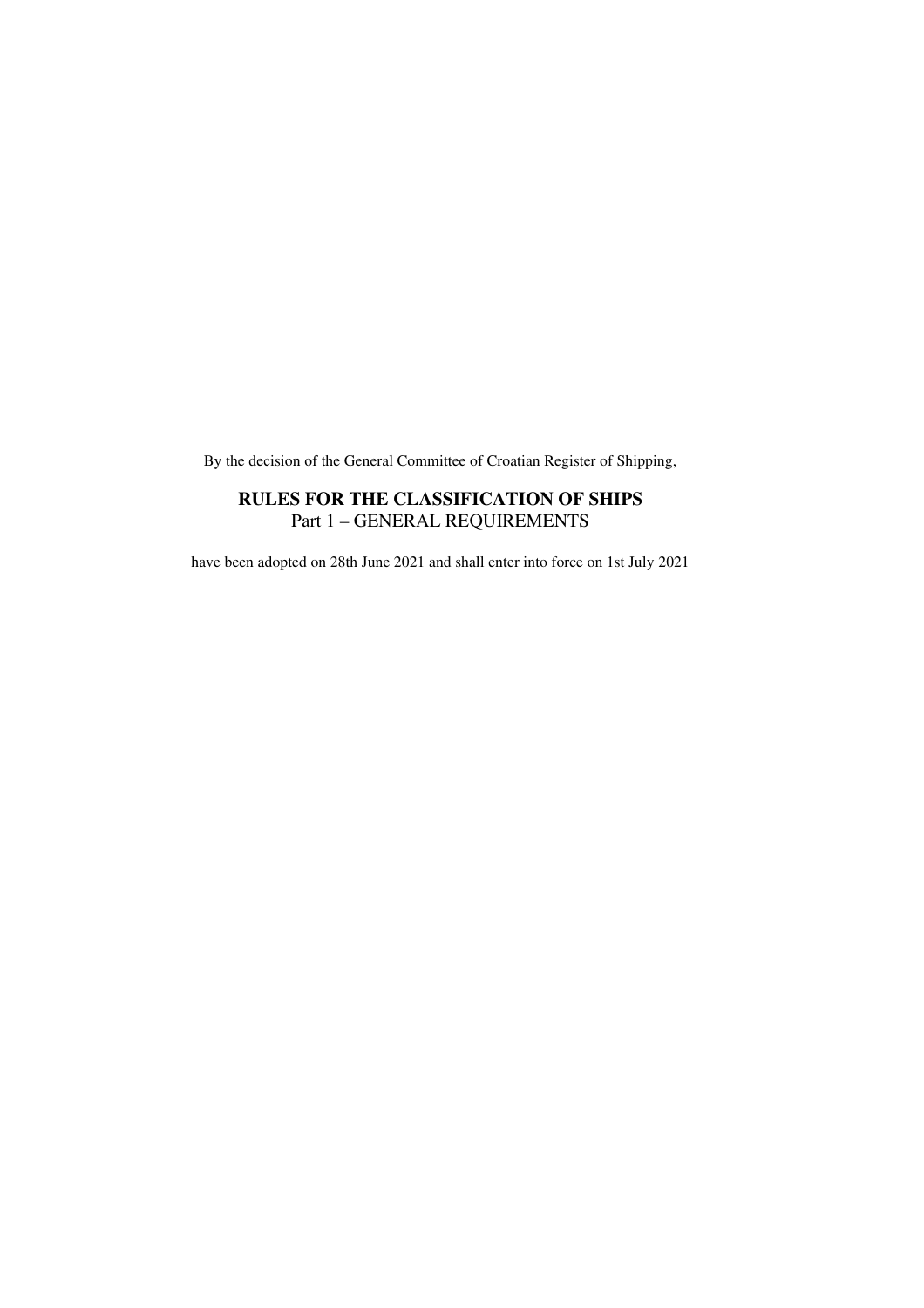# **REVIEW OF AMENDMENTS IN RELATION TO PREVIOUS EDITION OF THE RULES**

### **RULES FOR THE CLASSIFICATION OF SHIPS**

*Part 1 - GENERAL REQUIREMENTS Chapter 4 - Approval of manufacturers and service suppliers* 

All major changes in respect to the Rules for the classification of ships, Part 1 – General requirements, Chapter 4 – Approval of manufacturers and service suppliers, edition July 2020, throughout the text are shaded (if any).

Items not being indicated as corrected have not been changed.

The grammar and print errors, have been corrected throughout the subject chapter of the Rules and are not subject to above indication of changes.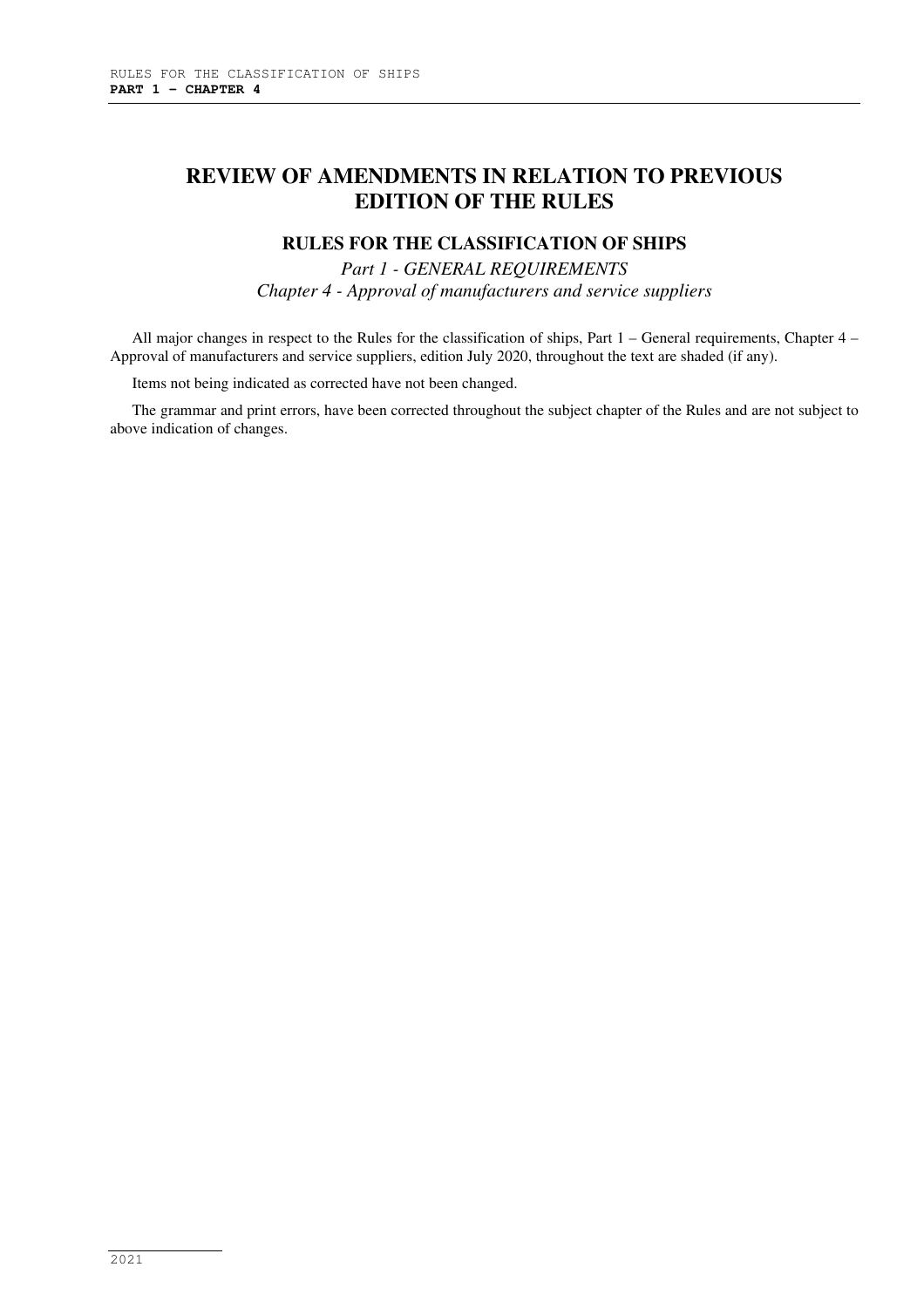The subject Chapter of the Rules includes the requirements of the following international Organisations:

**International Association of Classification Societies (IACS):** 

*Unified Requirements (UR):* Z17 (Rev. 15, Oct 2020)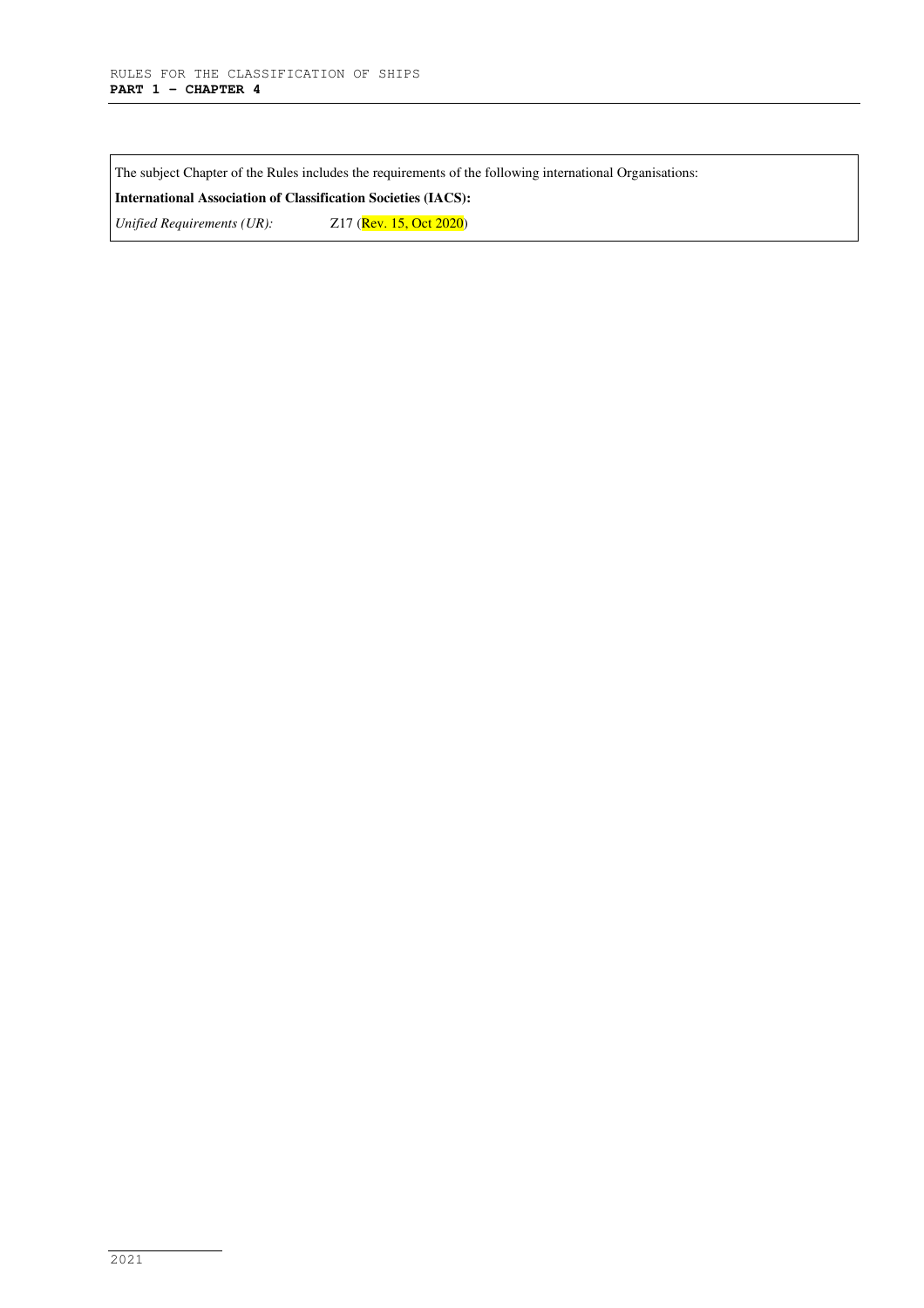## APPROVAL OF MANUFACTURERS AND Chapter 4 **SERVICE SUPPLIERS**

#### Contents:

Page

| $\mathbf{1}$   |                                                                              |  |
|----------------|------------------------------------------------------------------------------|--|
| 1.1            |                                                                              |  |
| 1.2            |                                                                              |  |
| 1.3            |                                                                              |  |
| 1.4            |                                                                              |  |
| 1.5            |                                                                              |  |
| 1.6            |                                                                              |  |
|                |                                                                              |  |
| $\overline{2}$ |                                                                              |  |
| 2.1            |                                                                              |  |
| 2.2            |                                                                              |  |
| 2.3            |                                                                              |  |
| 2.4            |                                                                              |  |
| 2.5            |                                                                              |  |
| 2.6            |                                                                              |  |
| 2.7            | INFORMATION REGARDING ALTERATIONS TO THE CERTIFIED SERVICE OPERATING SYSTEM7 |  |
| 2.8            |                                                                              |  |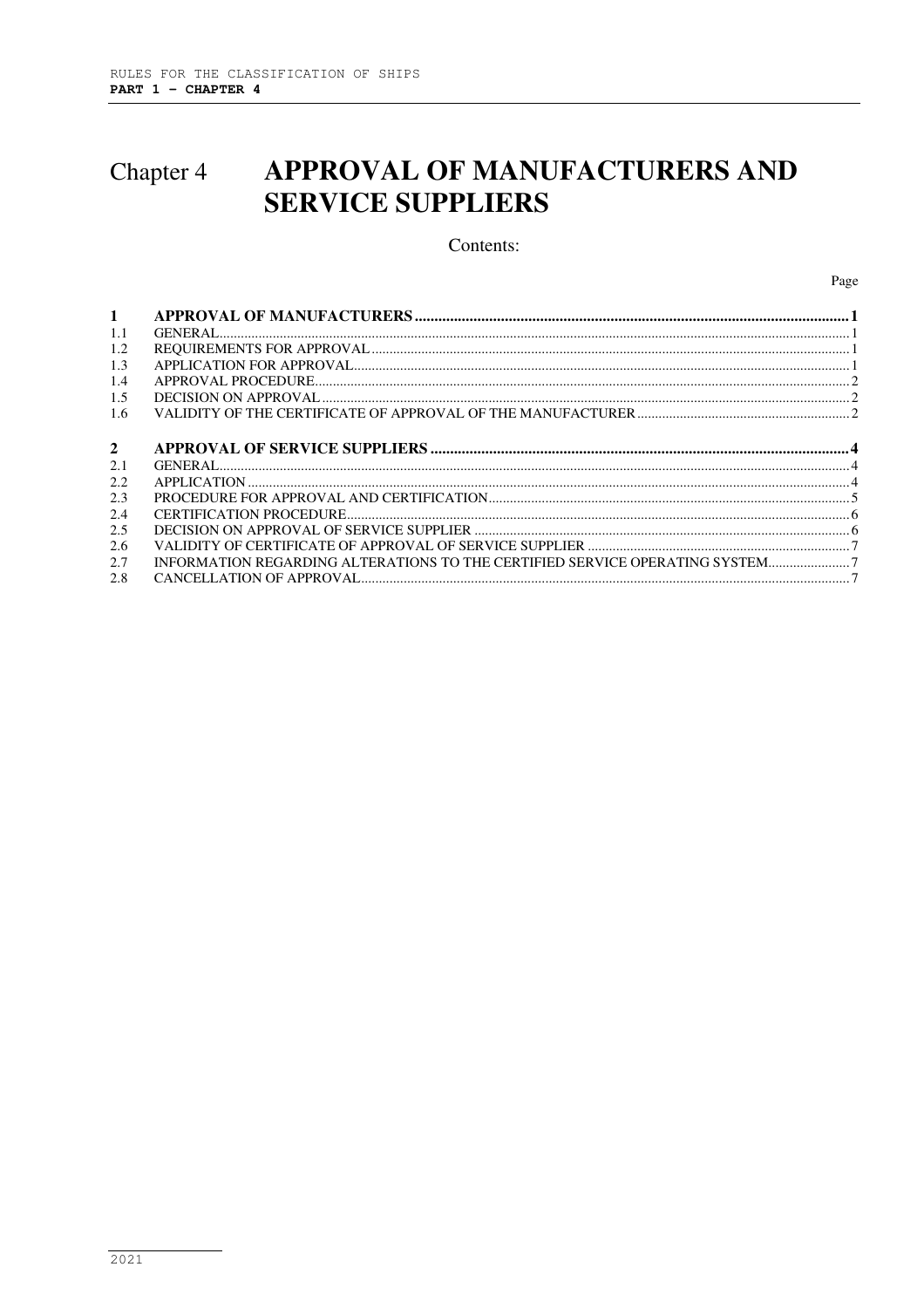# **1 APPROVAL OF MANUFACTURERS**

#### **1.1 GENERAL**

**1.1.1** This section of this Chapter of the *Rules for the classification of ships* (hereafter referred to as: the Rules) of *CROATIAN REGISTER OF SHIPPING* (hereinafter referred to as: the *Register*) is prescribing requirements for the approval of manufacturers.

Manufacturers producing particular machinery, installations, equipment, devices and materials (hereinafter referred to as products) which in compliance with the requirements of the Rules are subjected to the supervision of the *Register*, are to be approved by the *Register*.

Manufacturers of the products for which it cannot be proved that they meet the requirements of the Rules by means of usual methods of testing and supervision, except in case that their manufacture is performed to the prescribed procedures and under controlled conditions (documentation, manufacture, checking during manufacture, identification) shall be approved by the *Register*.

**1.1.2** The objective of the approval is to verify that the manufacturer is able to make and deliver products that are fulfilling the requirements of the Rules regarding quality identification and documentation.

**1.1.3** The approval of the manufacturer applies to the manufacturer of the products such as:

- .1 Rolled steel products:
	- a) normal strength, high strength and extra high strength structural steel of normal and improved weldability,
	- b) boiler and pressure vessel steel,
	- c) steel for low temperature service,
	- d) alloy steel including stainless steel, e) clad steel.
- .2 Welded steel sections for hull construction and low temperature service.
- .3 Steel forgings.<br>4 Castings (steel
- .4 Castings (steel, iron and copper alloy).<br>5 Tubes and pipes.
- Tubes and pipes.
- .6 Semi-products for rolled steel products, steel forgings and steel tubes and pipes.
- .7 Bars for chain cables.
- .8 Chain cables and accessories for ship anchor chain.
- .9 Steel wire rope.<br>.10 Wrought alumin
- Wrought aluminium alloys.
- .11 Aluminium/steel transition inserts.
- .12 Pressure vessels manufactured by welding.
- .13 Synthetic ropes.
- .14 Components and products of synthetic materials, and other organic origin materials.
- .15 Components and non-metallic products of non-organic origin.
- .16 Protective coatings and other anticorrosive means.

**1.1.4** In addition to the manufacturers referred to in 1.1.3., other manufacturers to which the requirements in other parts of the Rules are expressly applied to, shall be approved by the *Register*.

1.1.5 The manufacturers which have implemented and maintained Quality System according with ISO 9001 standard (or equivalent) with certificates on approval and stamps of other institutions will be considered by the *Register* in each particular case.

**1.1.6** The manufacturers which are not approved in compliance with the requirements of 1.1.1, may be approved by the *Register* from case to case applying the criteria of the equivalence referred to in the Rules, *Chapter 1 - General information*, *1.11*.

**1.1.7** Issuing of the certificate of approval of the manufacturer will not exclude the need for type approval of particular products according to the requirements of the Rules (see the Rules, *Chapter 3 - Type approval of products*).

**1.1.8** Issuing of the certificate of approval of the manufacturer will not exclude the need for supervision and certification of products during regular production.

#### **1.2 REQUIREMENTS FOR APPROVAL**

**1.2.1** In order to get the approval for production of determined products, the manufacturer shall meet the following requirements:

- .1 Availability of proper and sufficient equipment for manufacture of product of stable quality and in adequate manner.
- .2 Availability of sufficient number of qualified professional staff for manufacture of product of required quality.
- .3 Manufacturing procedures should enable achievement of stable quality products in accordance with the requirements of the Rules, as well as with standards and specifications accepted by the *Register*.
- .4 Availability of qualified technical service for quality control including qualified staff and regularly gauged equipment for successful performing of all necessary tests during manufacture in order to verify conformity with the Rule standards, and specifications requirements.
- .5 If some of tests or all tests are performed by external organization, then such institution as service supplier is required to be approved by the *Register*. Manufacturer and such institution are obliged to have cooperative agreement.
- .6 Manufacturer's Quality System is to ensure independent decision making on quality of products to aforementioned technical service for quality control.

## **1.3 APPLICATION FOR APPROVAL**

**1.3.1** The manufacturer who wants the manufacture of determined product to be approved by the *Register*, shall apply to the *Register* in writing. The following elaborate shall be enclosed thereto containing:

.1 Products to be approved.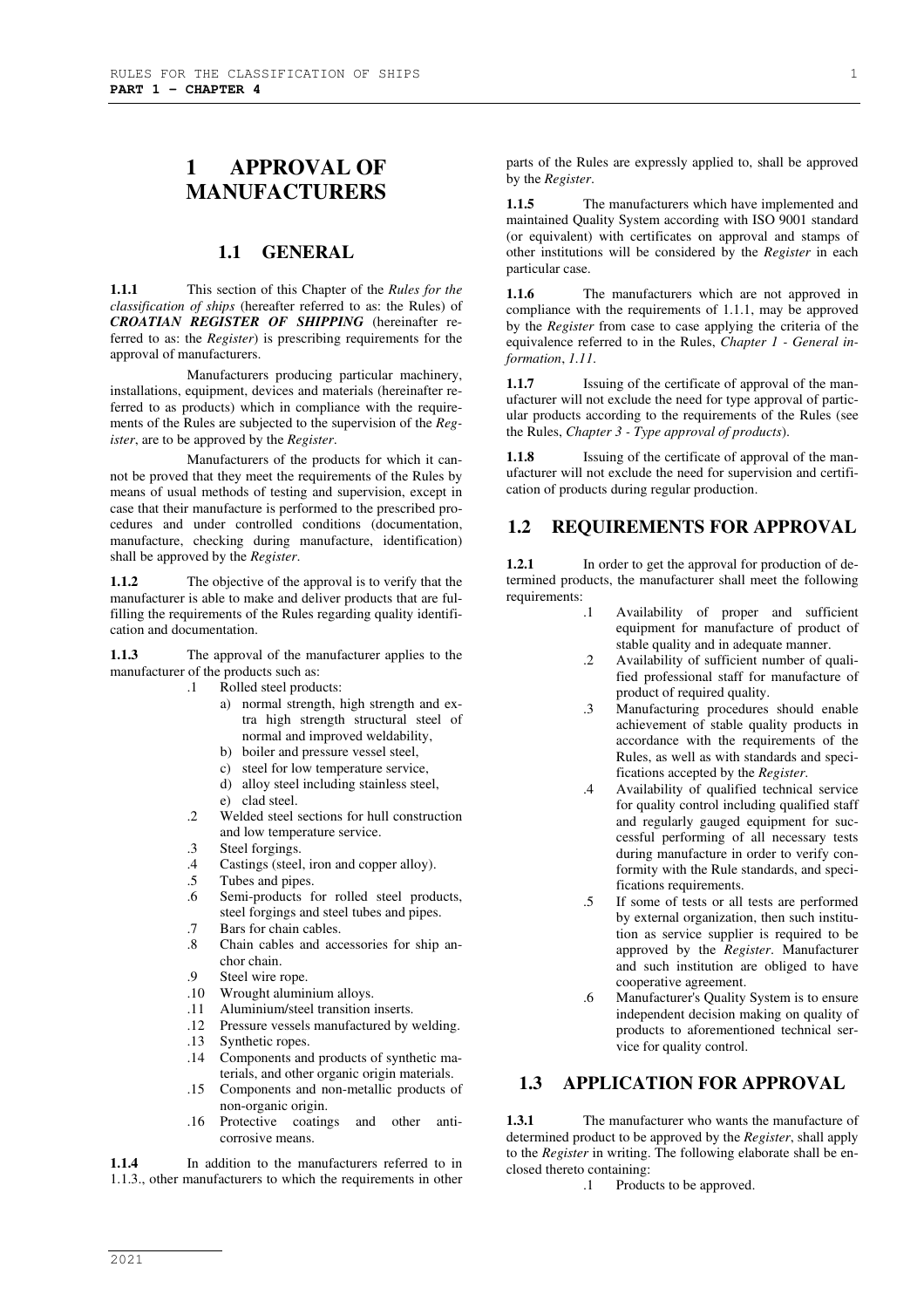- .2 Production procedures (short description of every phase in production process).
- .3 Chemical composition (for materials).<br>4 Delivery conditions of product inclu
- Delivery conditions of product including particular features and dimensions.
- .5 List of equipment used in production.
- .6 Description of quality control system including list of qualified staff and testing equipment.
- .7 List of external testing institutions performing tests (fully or partially) and information on authorities that certified them. If such institution has not been approved by the *Register* the whole of the institution or just the part of it is to be subjected to approval procedure.
- .8 Particulars on achievements in production, especially in manufacture of products for which approval is requested. Given data are to be statistically elaborated for manufacturing period of at least last six months.
- .9 Particulars on eventual certification of manufacturer's Quality System according to ISO 9001.
- .10 List of subcontractors and suppliers with the description of receiving inspection procedure (on all incoming material) as a part of the manufacturer's Quality System.

**1.3.2** During survey and testing or afterwards the *Register* may request additional data or amendments to the elaborate, as deemed necessary, for laying down decision on approval.

**1.3.3** After elaborating the relevant documents, the *Register* shall provide to the manufacturer the approved testing program.

**1.3.4** On the basis of data from 1.3.1.8 and 1.3.1.9 the *Register* may reduce the testing program, or recede from testing, if upon first testing for acceptance on determined products verify full compliance with the requirements of the Rules, standards or specifications applied for that testing.

**1.3.5** The *Register* is liable to keep all obtained data as a manufacturer's business secret.

The *Register* may transfer technical data to third parties, with approval in writing of the manufacturers only.

1.3.6 If subcontractor's representative is a member of the *Register's Assessment Team* then the *Register's* duty is to oblige him to keep business secret on writing agreement.

### **1.4 APPROVAL PROCEDURE**

**1.4.1** The procedure consists of:

- .1 Checking the condition of the manufacturer and his production possibilities specified in the elaborate, as well as the needs for possible amendments.
- .2 Appraisal of the testing results upon testing carried out to approved testing program (and possible additional tests).

**1.4.2** Activities under 1.4.1.1 and 1.4.1.2 are to be performed by the *Assessment Team* appointed by the *Register*.

**1.4.3** In general the *Assessment Team* consists of a Surveyor from the Head Office who is an expert in manufacture to be approved, and the Surveyor from the Branch office covering the area where the manufacturer is sited.

**1.4.4** If the technology of manufacturing particular product is complex, the *Register* may include other appropriate experts. One of the experts will be appointed as a leader of the *Assessment Team* (*Lead Assessor*).

The *Register* retains the right to engage on contractual basis eminent experts from outside of the *Register* if deemed it necessary.

**1.4.5** On completion of approval procedure, the *Assessment Team* shall submit to the *Certification Commission* of the *Register* detailed assessment report including recommendation regarding approval of the manufacturer.

It is not allowed for a member of the *Assessment*  Team to be also a member of the *Certification Commission* of the *Register*.

### **1.5 DECISION ON APPROVAL**

**1.5.1** The *Certification Commission* of the *Register* shall decide on approval of the manufacturer on the basis of the elaborate, assessment report and appraisal of the testing results (according to approved testing program) submitted by the *Assessment Team*.

Decision on approval comprise approval of manufacturing of determined product, and also includes the approval of the manufacturer's Quality System.

If manufacturer has documented Quality System complying with ISO 9001 standard (or equivalent), the *Certification Commission* of the *Register* may consider it acceptable*.* 

**1.5.2** The manufacturer reserves the right to complain about the decision of the *Certification Commission* of the *Register*.

The complaint shall be submitted to the Commission referred to in the regulation 39 of the *Charter* of the *Register*.

**1.5.3** After laying down the decision on approval of the manufacturer, the certificate of approval of the manufacturer will be issued to the manufacturer, and entry of approved manufacturer in the *List of type approved products, approved manufacturers and service suppliers* available on the official web site of the *Register* will be made.

## **1.6 VALIDITY OF THE CERTIFICATE OF APPROVAL OF THE MANUFACTURER**

**1.6.1** Certificate of approval of the manufacturer shall be valid for a period of four (4) years, if the manufacturer during that validity period shall meet the requirements as stated in 1.2.

If any of mentioned requirements, or essential method of production happens to be changed, the manufacturer is bound to inform the *Register* in due time, as well as to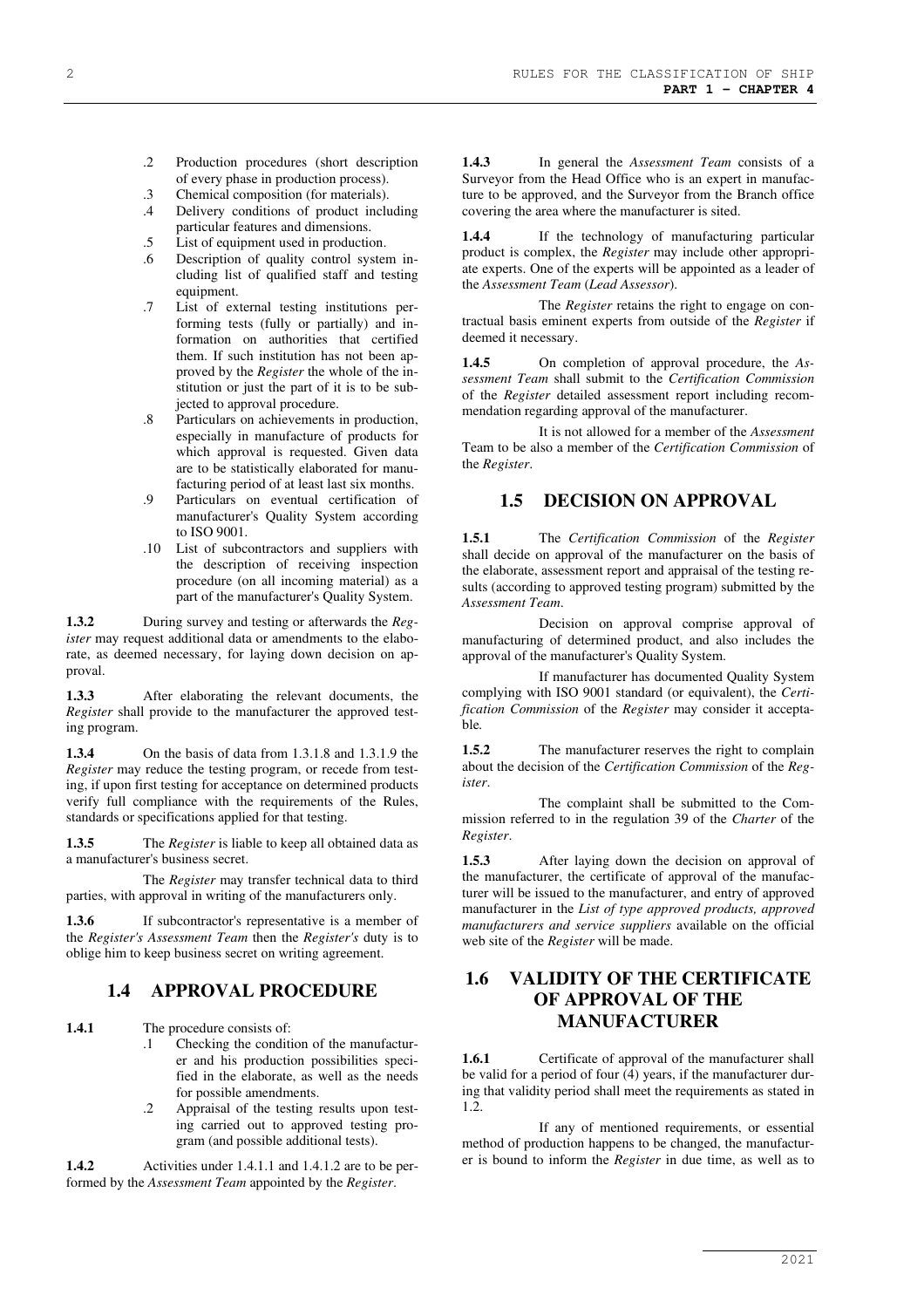apply for the extension of approval to the new method or manufacture.

If the manufacturer shall not proceed as specified, the certificate of approval of the manufacturer may be withdrawn or cancelled and manufacturer deleted from the *List of type approved products and approved manufacturers*, as well.

**1.6.2** Generally, three months before the expiry date of the Certificate of approval of the manufacturer, the *Register*  shall send a written reminder to the manufacturer.

At least one month before the expiry date of the validity of the Certificate, the manufacturer should apply to the *Register* in writing, for re-assessment for renewal of the validity of the Certificate of approval of the manufacturer.

**1.6.3** Re-assessment for renewal of the approval consists of checking at random, and inspection of all production plants and testing facilities used in the manufacture and testing of product, as well as verification of the efficiency of the manufacturer's Quality System.

**1.6.4** The *Register* may, within the term specified in 1.6.1, require performing periodical surveys, if found out that the quality of products has been considerably imperilled, with regard to criteria under which manufacturer has been approved, if receives information on change of the production method independently of the manufacturer, or furthermore, in case of an essential alternation of particular requirements of the Rules, either standards, specifications or conventions.

**1.6.5** On completion of periodical, survey *Assessment Team* shall submit to the manufacturer report inclusive nonconformities found during survey, and term for implementation of the corrective actions.

1.6.6 If the manufacturer does not apply corrective measures within a reasonable time, or does not fulfil additional requirements imposed by the *Register*, or does not proceed as specified in 1.6.2, then it will be deleted from the *List of type approved products, approved manufacturers and service suppliers*.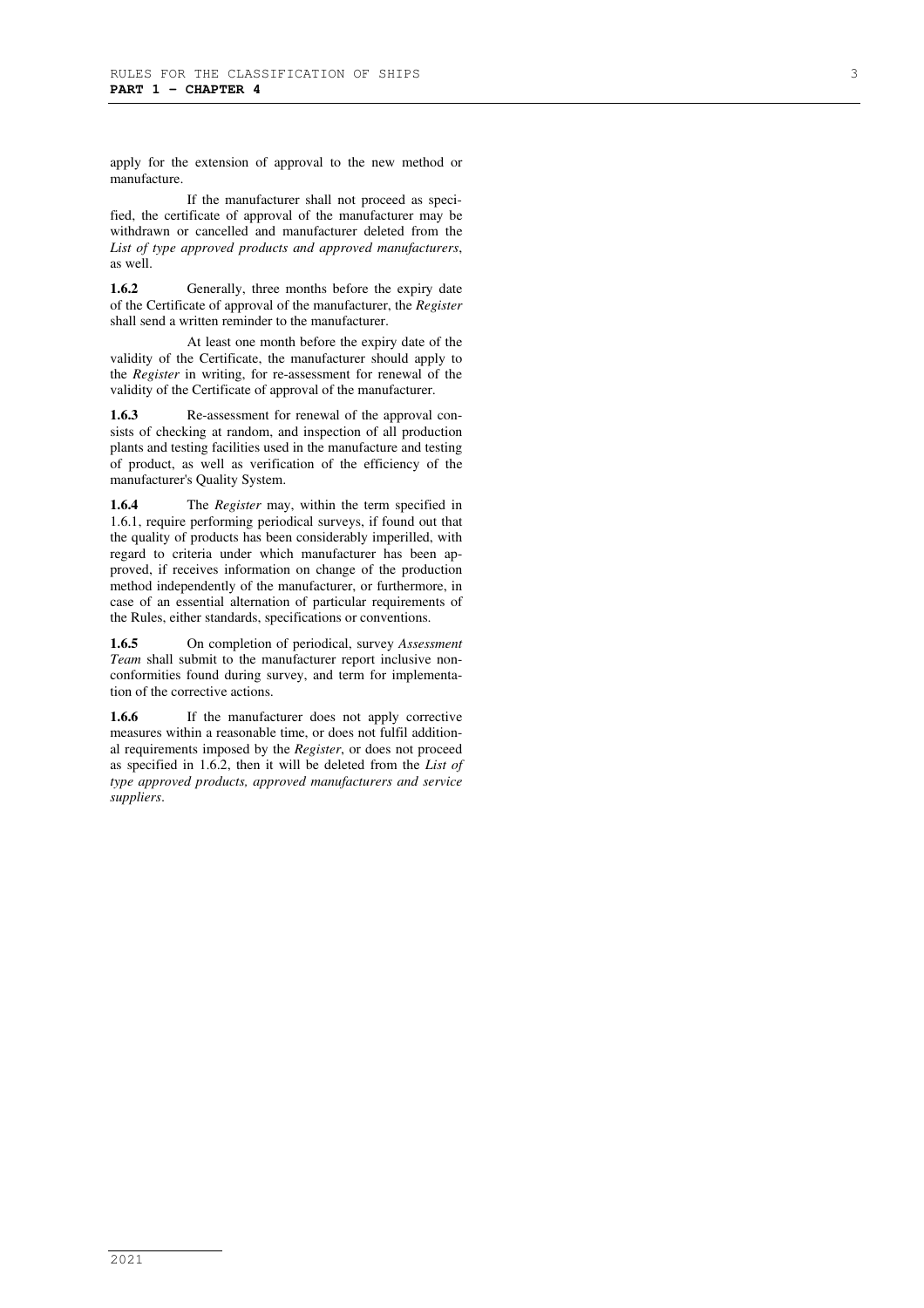# **2 APPROVAL OF SERVICE SUPPLIERS**

#### **2.1 GENERAL**

**2.1.1** This section of this Chapter of the Rules is prescribing requirements for approval of service suppliers.

2.1.2 To approve firms providing services, such as measurements, tests or maintenance of safety systems and equipment, the *Register* is to apply procedures in this section and in the following document of the *Register*, QP7.5.1-3 – APPROVAL OF SERVICE SUPPLIERS (available upon request).

The *Register* may also accept results of the services from service suppliers approved by other classification societies, if being IACS members only.

#### **2.2 APPLICATION**

**2.2.1** This section applies to the approval of the following categories of service suppliers:

#### **2.2.1.1** Statutory services:

- .1 Firms engaged in servicing inflatable liferafts, inflatable lifejackets, hydrostatic release units, inflatable rescue boats, marine evacuation systems.
- .2 Firms engaged in inspections and testing of radio communication equipment.
- .3 Firms engaged in inspections and maintenance of self contained breathing apparatus.
- .4 Firms engaged in annual performance testing of Voyage Data Recorders (VDR) and simplified Voyage Data Recorders (S-VDR).
- .5 Firms engaged in sound pressure level measure-ments of public address and general alarm systems on board ships.
- .6 Firms engaged in inspections of low location lighting systems using photo luminescent materials and evacuation guidance systems used as an alternative to lowlocation lighting systems.
- .7 Firms engaged in maintenance, thorough examination, operational testing, overhaul and repair of lifeboats and rescue boats, launching appliances and release gear.
- .8 Firms engaged in inspection, performance testing and maintenance of Automatic Identification Systems (AIS).

#### 2.2.1.2 Classification and/or Statutory services:

- .1 Firms engaged in thickness measurements on ships or mobile offshore units.
- .2 Firms carrying out an in-water survey on ships and mobile offshore units by diver or Remotely Operated Vehicle (ROV).
- .3 Firms engaged in inspections and maintenance of fire extinguishing equipment and systems.
- .4 Firms engaged in tightness testing of closing appliances such as hatches, doors etc. with ultrasonic equipment.
- .5 Firms engaged in measurements of noise level on board ships.
- .6 Firms engaged in examination of Ro-Ro ship's bow, stern, side and inner doors.
- .7 Firms engaged in testing of coating systems in accordance with IMO Resolution MSC.215(82), as amended, and IACS UI SC223 and/or MSC.288(87), as amended.
- .8 Firms engaged in survey using Remote Inspection Techniques (RIT) as an alternative means for Close-up Survey of the structure of ships and mobile offshore units.
- .9 Firms engaged in Cable Transit Seal Systems inspection on ships and Mobile Offshore Units.

**2.2.2** Where the results of the following service pro-

viders:

- .1 Firms engaged in thickness measurements on ships or mobile offshore units;
- .2 Firms carrying out an in-water survey on ships and mobile offshore units by diver or Remotely Operated Vehicle (ROV);
- .3 Firms engaged in tightness testing of closing appliances such as hatches, doors, etc. with ultrasonic equipment;
- .4 Firms engaged in survey using Remote Inspection Techniques (RIT) as an alternative means for Close-up Survey of the structure of ships and mobile offshore units;

are used by a Surveyor in making decisions affecting classification services then that service provider must be approved and verified by the *Register* or by other classification societies, if being IACS members only.

**2.2.3** Where such services are used by Surveyors in making decisions affecting statutory certification and service, the firms are subject to approval and verification by the *Register* where the *Register* is so authorised by the relevant flag Administration (i.e. the flag of the ship on which the servicing is to be done or the service equipment is to be used). For such services the *Register* may accept approvals done by:

- the flag Administration itself,
- duly authorized organizations acting on behalf of the flag Administration, or
- other organizations those are acceptable to the flag Administration (e.g. other governments, etc.).

**2.2.4** Use of the approved service suppliers is not mandatory for the following services, unless instructed otherwise by the flag Administration with respect to statutory certification:

> Firms engaged in inspections of low location lighting systems using photo luminescent materials and evacuation guidance systems used as an alternative to lowlocation lighting systems.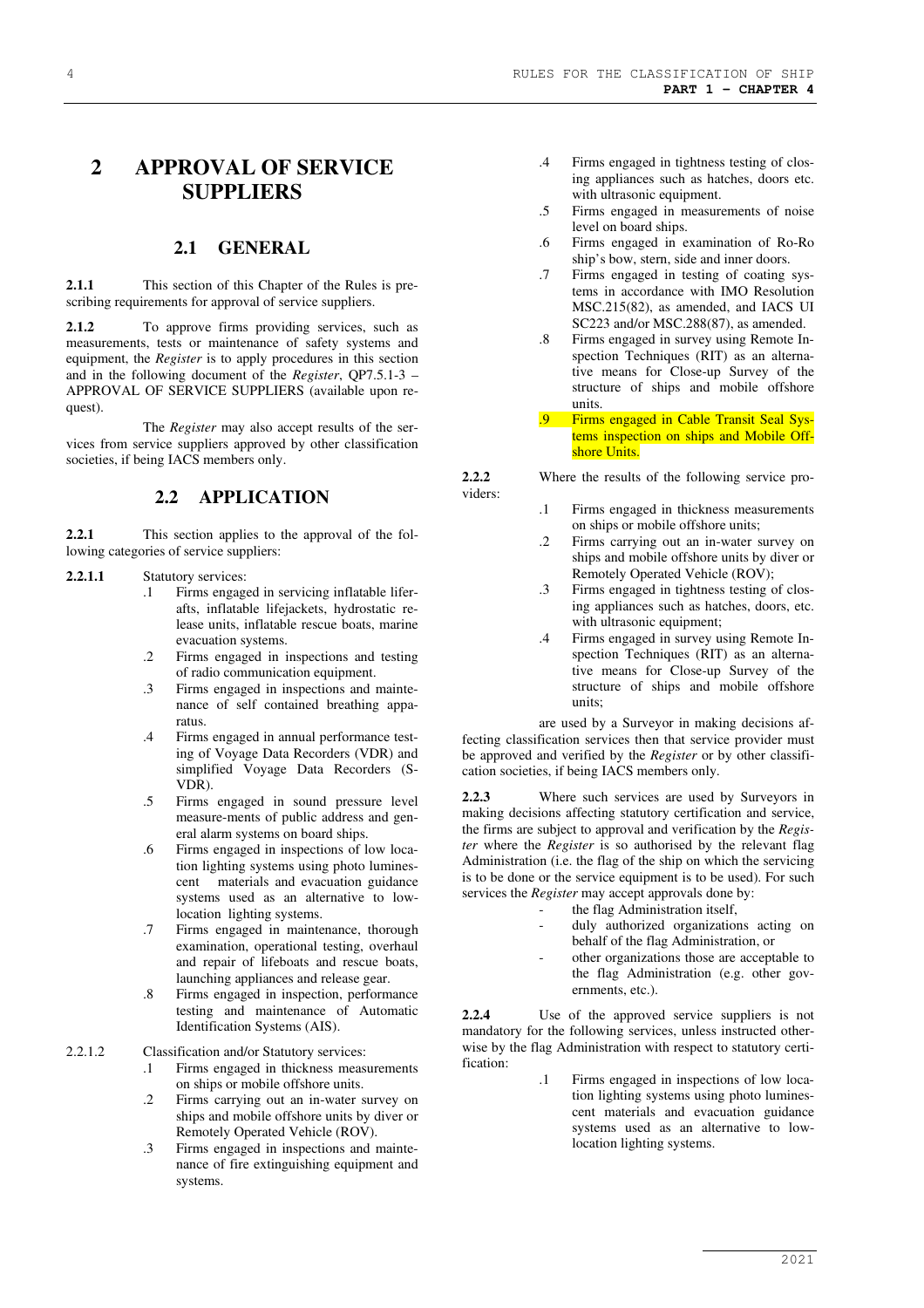- .2 Firms engaged in sound pressure level measurements of public address and general alarm systems on board ships.
- .3 Firms engaged in measurements of noise level onboard ships.
- .4 Firms engaged in testing of coating systems in accordance with IMO Resolution MSC.215(82) as amended and IACS UI SC223 and/or MSC.288(87), as amended
- .5 Firms engaged in examination of Ro-Ro ships bow, stern, side and inner doors.

**2.2.5** Detailed requirements specific to the various categories of suppliers are given in  $QP7.5.1-3 - APPROVAL$ OF SERVICE SUPPLIERS. National and/or international requirements may give additional requirements. References to such national and/or international requirements, if any, are also given in QP7.5.1-3 – APPROVAL OF SERVICE SUPPLI-ERS.

### **2.3 PROCEDURE FOR APPROVAL AND CERTIFICATION**

#### **2.3.1 Submission of documents**

**2.3.1.1** In order to be approved for the specific activity, service supplier shall submit to the *Register* an application for approval in writing, which shall include the following documents for review. General requirements are given in 2.3.2, while specific requirements are given in QP7.5.1-3 – AP-PROVAL OF SERVICE SUPPLIERS.

- .1 Outline of the company, e.g. organisation and management structure, including subsidiaries which are to be included in the approval/certification.
- .2 List of nominated agents, subsidiaries and subcontractors.
- .3 Experience of the company in the specific service area.
- .4 For categories of Service Suppliers that require authorization from manufacturers, manufacturer's documentary evidence that the Service Supplier has been authorized or licensed to service the particular makes and models of equipment for which approval is sought shall be provided.
- .5 List of operators/technicians/inspectors with documented training and experience within the relevant service area, and qualifications according to recognised national, international or industrial standards, as relevant.
- .6 Description of equipment used for the particular service for which approval is sought.
- .7 A guide for operators of such equipment.
- .8 Training programmes for operators/technicians/inspectors.
- .9 Check lists and record formats for recording results of the service referred to in QP7.5.1-3 – APPROVAL OF SERVICE SUPPLIERS.
- .11 Documented procedures for communication with the crew prior to commencing work, so that it is safe to decommission the equipment being maintained, and to provide a safe system of work in place
- .12 Evidence of approval/acceptance by other bodies, if any.
- .13 Information on the other activities which may present a conflict of interest.
- .14 Record of customer claims and of corrective actions requested by certification bodies.

**2.3.1.2** The *Register* will give special consideration to firms with restricted scope of services and/or with three or less employees.

#### **2.3.2 General requirements**

**2.3.2.1 Extent of Approval** - The supplier shall demonstrate, as required by 2.3.2.2 to 2.3.2.11, that it has the competence and control needed to perform services for which approval is sought.

**2.3.2.2 Training of personnel** - The supplier is responsible for the qualification and training of its personnel to a recognised national, international or industry standard as applicable. Where such standards do not exist, the supplier is to define standards for the training and qualification of its personnel relevant to the functions each is authorized to perform.

The personnel shall also have adequate experience and be familiar with the operation of any necessary equipment.

Operators/technicians/inspectors shall have had a minimum of one year tutored on-the-job training. Where it is not possible to perform internal training, a program of external training may be considered as acceptable.

**2.3.2.3 Supervision** - The supplier shall provide supervision for all services provided. The responsible supervisor shall have had a minimum of two years of experience as an operator/technician/inspector within the activity for which the supplier is approved. For a supplier consisting of one person, that person shall meet the requirements of a supervisor.

**2.3.2.4 Personnel records** - The supplier shall keep records of the approved operators/technicians/inspectors. The record shall contain information on age, formal education, training and experience for the services for which they are approved.

**2.3.2.5 Equipment and facilities** - The supplier shall have the necessary equipment and facilities for the service to be supplied. A record of the equipment used shall be kept and available. The record shall contain information on maintenance and results of calibration. The *Register* shall assess and record the validity of previous measuring results when the equipment is found not to conform to requirements. The *Register* shall take appropriate action on the equipment affected.

**2.3.2.6 Control of data** - When computers are used for the acquisition, processing, recording, reporting, storage, measurement assessment and monitoring of data, the ability of computer software to satisfy the intended application shall be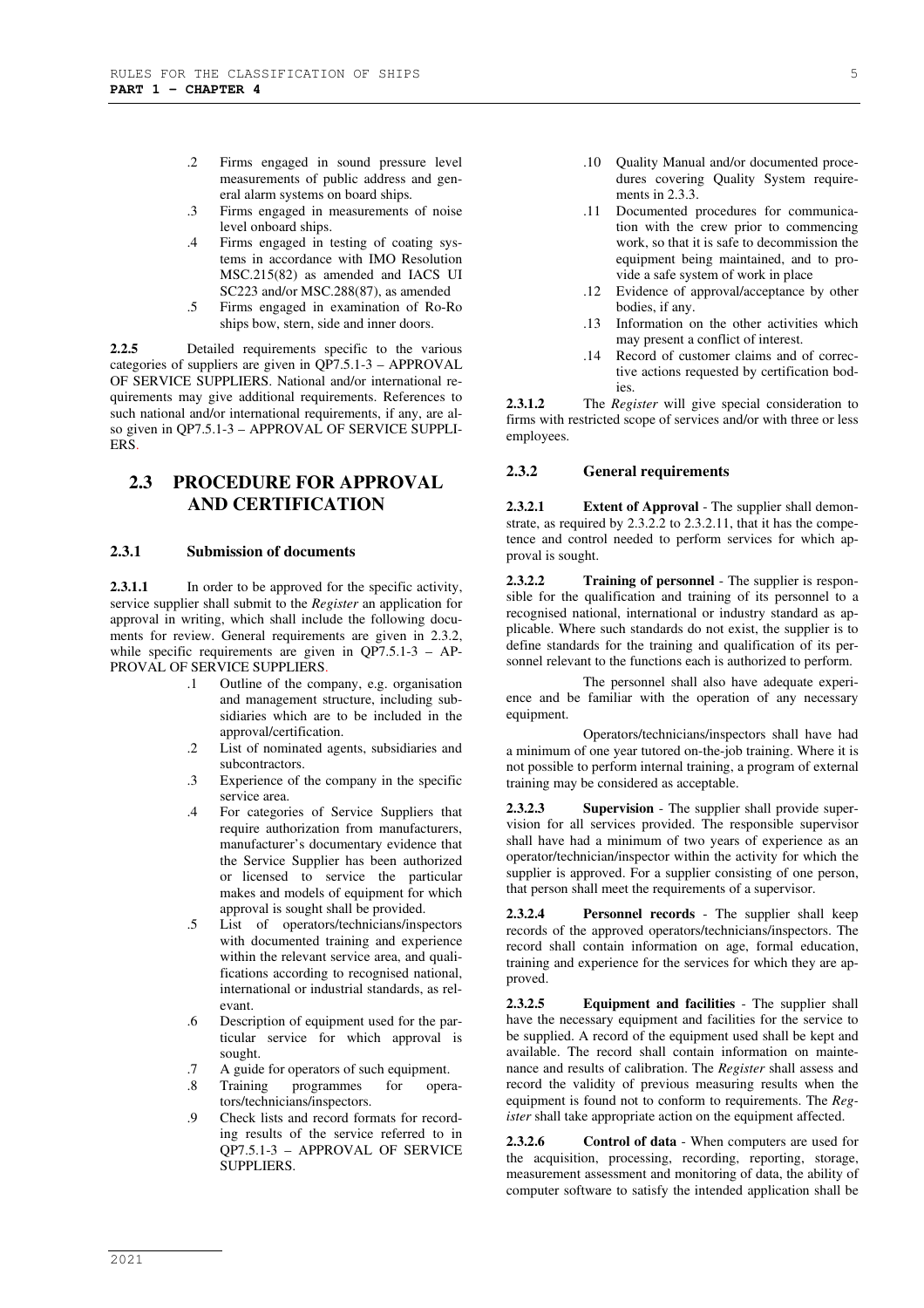documented and confirmed by the service supplier. This shall be undertaken prior to initial use and reconfirmed as necessary.

NOTE: Commercial off-the-shelf software (e.g. wordprocessing, database and statistical programmes) in general use within their designed application range may be considered to be sufficiently validated and do not require any subsequent confirmation.

**2.3.2.7** Where several servicing stations are owned by a given company, each station is to be assessed and approved except as specified in 2.3.3.3.

**2.3.2.8 Procedures** - The supplier shall have documented work procedures covering all services supplied.

**2.3.2.9 Subcontractors** - The supplier shall give information of agreements and arrangements if any parts of the services provided are subcontracted. Particular emphasis shall be given to quality management by the supplier in followingup such subcontracts. Subcontractors providing the services of the approved service supplier shall also meet requirements of  $2.3.$ 

**2.3.2.10 Verification** - The supplier shall verify that the services provided are carried out in accordance with approved procedures.

**2.3.2.11 Reporting** - The report shall be prepared in a form acceptable to the *Register*. The report should detail the results of inspections, measurements, tests, maintenance and/or repairs carried out. Special guidelines may be found in QP7.5.1-3 – APPROVAL OF SERVICE SUPPLIERS. The report shall include a copy of the Certificate of Approval.

**2.3.2.12** Documented procedures and instructions should be available for the recording of damages and defects found during inspection, servicing and repair work. This documentation is to be made available upon request.

#### **2.3.3 Quality system**

2.3.3.1 The supplier shall have a documented system covering at least the following:

- .1 Code of conduct for the relevant activity.
- Maintenance and calibration of equipment.
- .3 Training programmes for operators/technicians/inspectors.
- .4 Supervision and verification to ensure compliance with operational procedures.
- .5 Recording and reporting of information.
- .6 Quality management of subsidiaries, agents and subcontractors.
- .7 Job preparation.
- .8 Periodic review of work process procedures, complaints, corrective actions, and maintenance and control of documents.

**2.3.3.2** A documented Quality system complying with the most current version of ISO 9000 series and including the above items, would be considered acceptable.

**2.3.3.3** If a manufacturer of equipment (and/or its service supplier) applies to the *Register* for inclusion of its nominated agents and/or subsidiaries (excluding any subcontractor) in the approval, then it must have implemented a quality system certified in accordance with the most current version of ISO 9000 series. The quality system must contain effective controls of the manufacturer's (and/or service supplier's) agents and/or subsidiaries. The nominated agents/subsidiaries must also have in place an equally effective quality system complying with the most current version of ISO 9000 series. Such approvals shall be based upon an evaluation of the quality system implemented by the parent company against the most current version of ISO 9000 series. The *Register* may require follow-up audits on such agents or subsidiaries against the most current version of ISO 9000 series to confirm adherence to this quality system.

#### **2.3.4 Service suppliers relations with the equipment manufacturer**

**2.3.4.1** A company which works as a service station for the manufacturer(s) of equipment (and as a service supplier in this field) is to be assessed by the manufacturer(s) and nominated as their agent.

The manufacturer shall ensure that appropriate instruction manuals, material, etc. are available for the agent as well as of proper training of the agent's technicians. Such suppliers shall be approved either on a case by case basis, or in accordance with 2.3.3.3.

#### **2.4 CERTIFICATION PROCEDURE**

**2.4.1** Certification of service supplier shall be carried out by the *Assessment Team* (see 1.4.3). Upon reviewing the submitted documents with satisfactory results, the supplier is to be audited in order to ascertain the supplier is duly organised and managed in accordance with the submitted documents, and that it is considered capable of conducting the services for which approval/certification is sought.

**2.4.2** Certification is conditional on a practical demonstration of the performance of the specific service as well as satisfactory reporting being carried out. At renewal audits, evidence of performance, verified by teh surveyor, of the *Register* since the previous audit is sufficient to satisfy this requirement.

**2.4.3** It is not allowed for a member of the *Assessment*  Team to be also a member of the *Certification Commission* of the *Register*.

## **2.5 DECISION ON APPROVAL OF SERVICE SUPPLIER**

**2.5.1** Upon satisfactory completion of both the audit of the supplier and the demonstration test, as applicable, the *Assessment Team* shall submitt a report to the *Certification Commission* of the *Register* for the approval of a service supplier.

The *Certification Commission* of the *Register* is then to make decision on issuing of the Certificate of Approval stating that the supplier's service operation system has been found to be satisfactory and that the results of services performed in accordance with that system may be accepted and utilised by the *Register*'s Surveyors in making decisions affecting classification or statutory certification, as relevant. The Certificate shall clearly state the type and scope of services and any limitations or restrictions imposed including type of